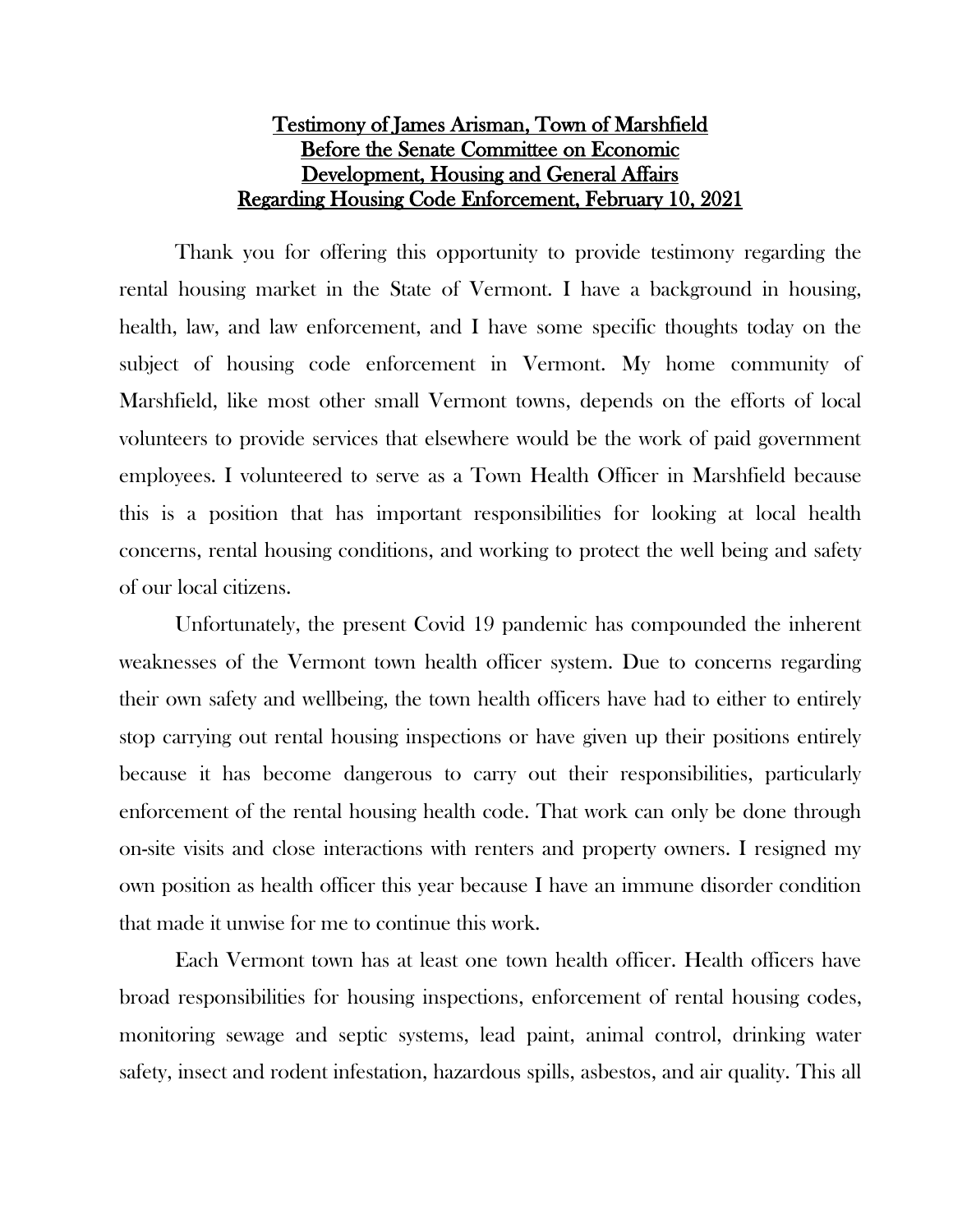requires a substantial fund of knowledge and a great deal of time to do this work properly.

Town health officers are volunteers who generally receive only small stipends from their local town budgets. The town health officer system is effectively an unfunded mandate for small town government, and is one for which the towns generally lack the budgetary resources to support and expertise to manage. The volunteer health officers are well intentioned and conscientious, but most lack the time, technical knowledge, and the legal expertise to carry out these responsibilities.

In rough numbers, there are an estimated 75,000 rental housing units in the State of Vermont. Of these, about 25,000 units are subject to larger jurisdiction inspection and code enforcement programs. The remaining roughly 50,000 units of rental housing are provided inspection and enforcement service only through the work of the volunteer town health officers. The current system is insufficient to protect the safety and needs of both renters and landlords.

The town health officers are appointed by the Health Department but receive only very limited support and training to carry out work that involves complex inspections, decision-making, negotiation, and legal enforcement efforts. The local health officer positions regularly turn over when volunteers "burn out" while doing this work or simply quit because the time required conflicts with their own work and family obligations.

The most demanding and difficult responsibility for town health officers is carrying out inspections of local rental housing under the state rental housing health code. Well more than half the rental housing stock in Vermont is not subject to any ongoing inspection to protect against health and serious safety dangers. Roughly 80 percent of the rental housing stock in Vermont was built before 1980, with much of this housing estimated to have been built before 1939. There is an obvious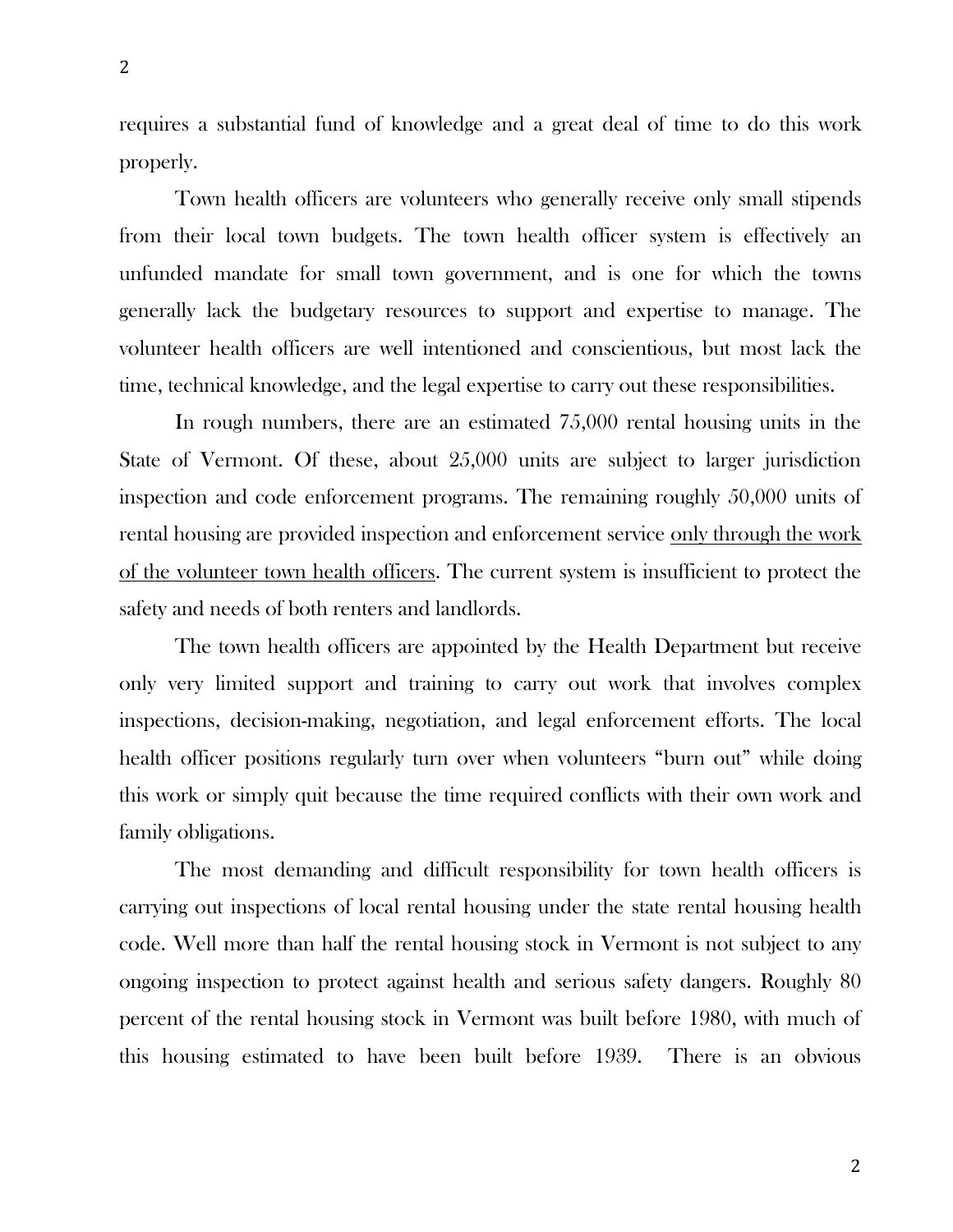correlation between the age of our rental housing stock and the presence of housing code and safety violations that require correction.

Because Vermont has no statewide system to register the location and ownership of its rental housing stock, most town health officers have no readily available information regarding where rental units are located within their local jurisdictions. Any enforcement of the rental housing health code in small towns is necessarily complaint driven. Landlords often feel aggrieved when complaints lead to inspections, enforcement, and the expense of making unexpected repairs. Most town health officers lack the technical expertise needed to carry out a complete rental housing inspection, meaning that the standards actually imposed are likely to vary from town to town.

Town health officers are often caught in the middle in the inspection process, trying to assist both sides through mediation and negotiation. The legal complexity and budgetary cost of enforcement actions means that the health officer realistically has little power to induce landlords to correct health or safety violations. A state registry system would provide a foundation for communication with landlords and foster efforts to ensure better maintenance and rehabilitation of our rental housing stock.

Larger municipalities in Vermont have established their own local inspection programs to protect their housing stock and ensure that rental housing units are decent, safe, and sanitary. These municipal inspection programs operate as an organizational unit within local government and are staffed with qualified and professionally trained inspectors. Inspectors follow up with renters and landlords to guide and assist in the correction of deficiencies.

Carrying out a rental housing code inspection requires technical skills that many (most) health officers lack. Health officers must spot and document problems such as unsanitary conditions, non-complying materials, improper or non-complying